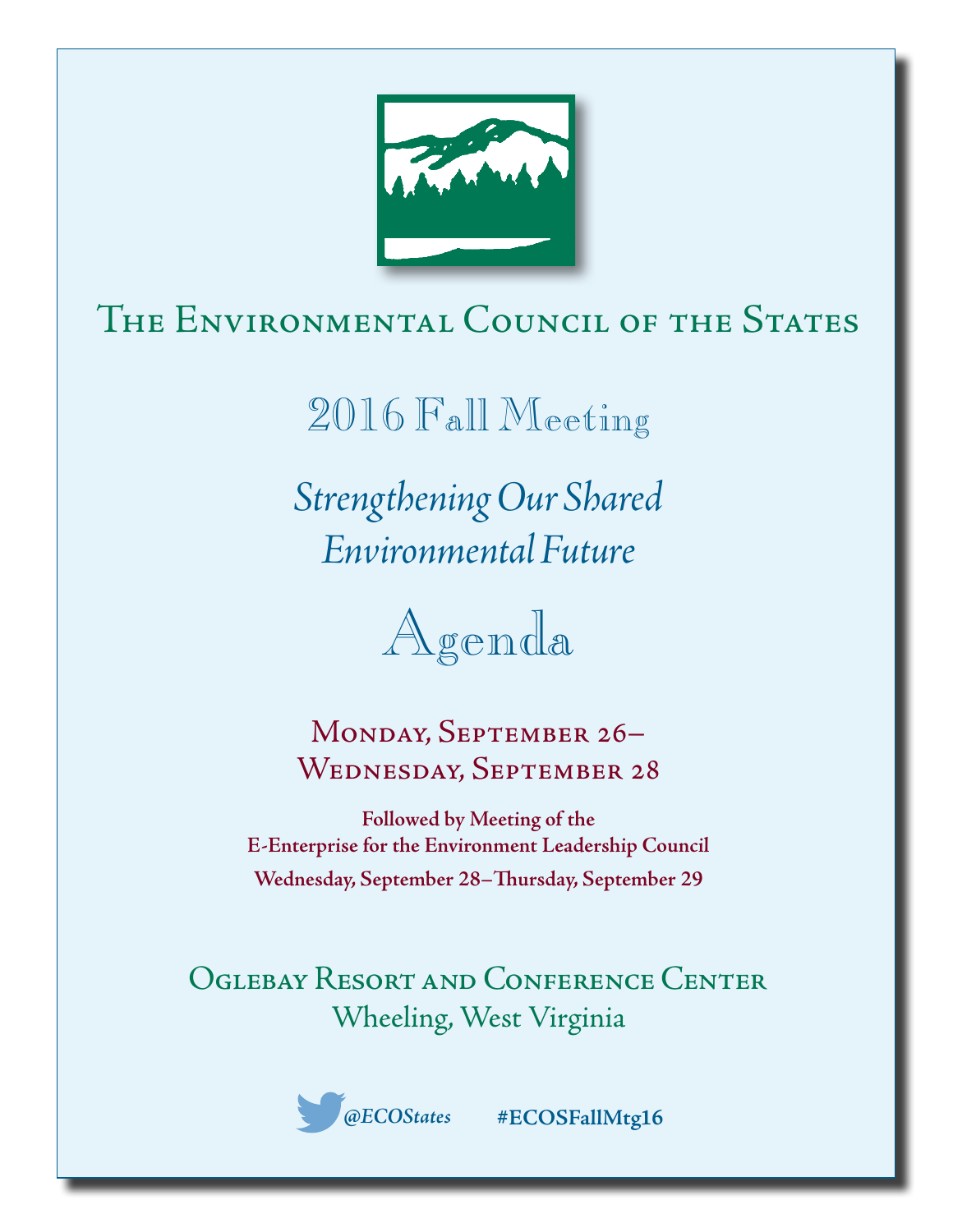

# Notes

- Dress for the meetings is business casual.
- All meeting space is located in Oglebay Resort's Wilson Lodge. Glessner Auditorium, Glessner Foyer, and numbered Conference Rooms are on the main floor. Banquet View Rooms, Fort Henry Room, and Hickman Lounge are on level 6, one floor above the main level. Hines Executive Boardroom is on level 5, which can be accessed via elevator from level 6. For evening activities, the West Spa Patio is behind Wilson Lodge, and Hess Shelter is next to the Schrader Environmental Center. See the property map provided upon check-in.
- All meetings are open to all registrants, including press, except where indicated.
- ECOS meetings are a uniquely interactive forum. Time is reserved in all sessions for attendee comments, questions, and interaction with roundtable members.
- The evening of September 25 is open for dinners as individually arranged. Open until 9:00 p.m. on Sunday are the Ihlenfeld Dining Room and new Garden Bistro. Open until 10:00 p.m. are GlassWorks Grill and in-room dining. Downtown Wheeling is a 15-minute drive.



## MONDAY \* SEPTEMBER 26

| 7:30 a.m.        | <b>REGISTRATION DESK OPEN</b>                                                                                                | <b>Glessner Foyer</b>      |
|------------------|------------------------------------------------------------------------------------------------------------------------------|----------------------------|
| $7:30-8:45$ a.m. | <b>CONTINENTAL BREAKFAST</b>                                                                                                 | <b>Banquet View Rooms</b>  |
| $7:30-8:45$ a.m. | STATE-U.S. EPA ROUNDTABLE                                                                                                    | <b>Glessner Auditorium</b> |
|                  | Open to states, U.S. EPA, federal agencies, and state association staff. A separate<br>continental breakfast will be served. |                            |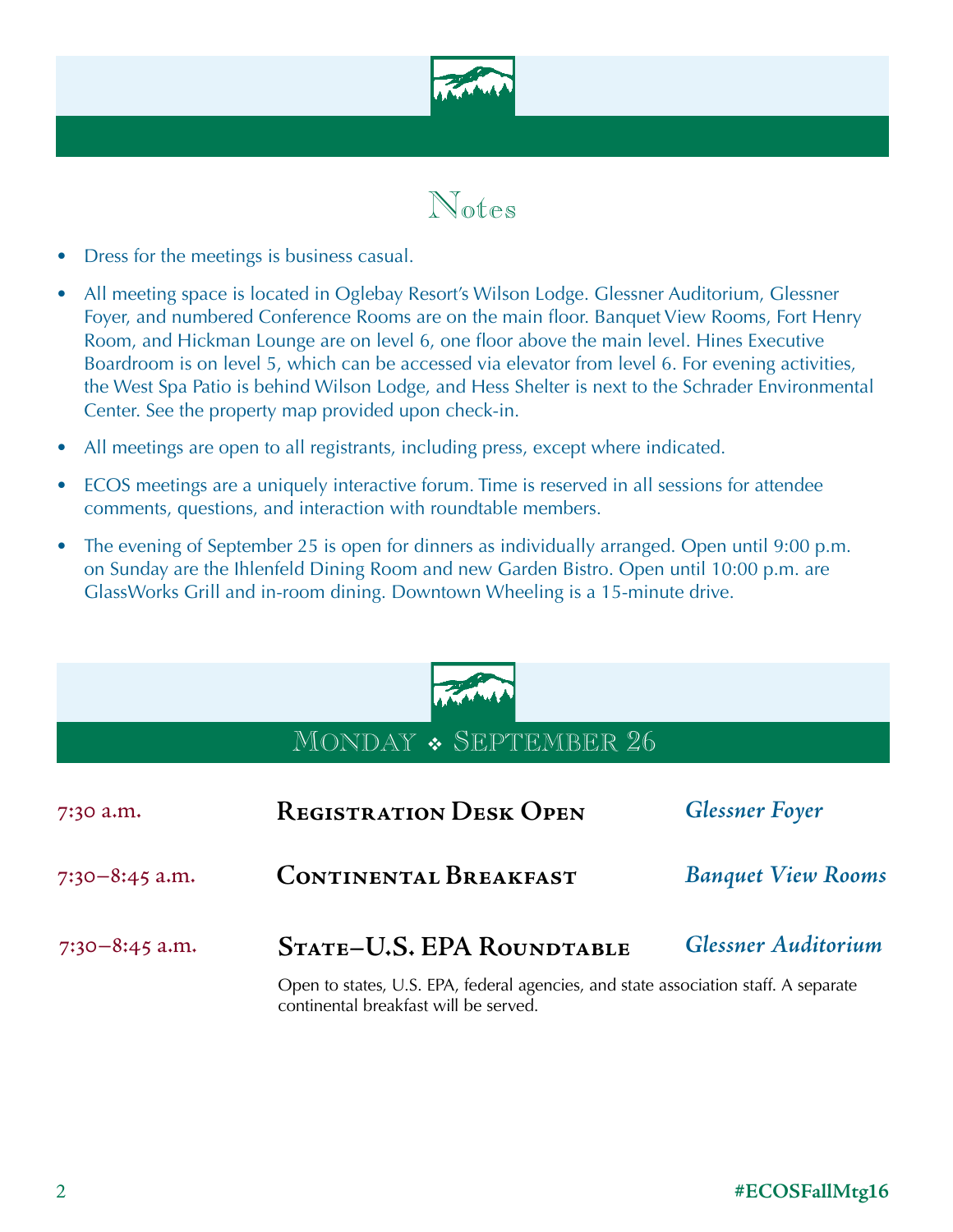

| 9:00-I0:00 a.m.  | <b>OPENING</b>                                                                                                                                                                                                                                                                                                                                                                                                                                                                                                    | <b>Glessner Auditorium</b> |  |
|------------------|-------------------------------------------------------------------------------------------------------------------------------------------------------------------------------------------------------------------------------------------------------------------------------------------------------------------------------------------------------------------------------------------------------------------------------------------------------------------------------------------------------------------|----------------------------|--|
|                  | <b>Exercise 2 Call to Order</b> , Martha Rudolph of Colorado, ECOS President and Director,<br>Environmental Programs, Colorado Department of Public Health & Environment.                                                                                                                                                                                                                                                                                                                                         |                            |  |
|                  | ❖ Self-introduction of ECOS Members.                                                                                                                                                                                                                                                                                                                                                                                                                                                                              |                            |  |
|                  | * Host State Welcome, Randy Huffman, ECOS Executive Committee Region III<br>Representative and Cabinet Secretary, West Virginia Department of Environmental<br>Protection.                                                                                                                                                                                                                                                                                                                                        |                            |  |
|                  | • Address by Stan Meiburg, Acting Deputy Administrator, with video remarks by<br>The Honorable Gina McCarthy, Administrator, U.S. Environmental Protection<br>Agency, introduced by Martha Rudolph of Colorado.                                                                                                                                                                                                                                                                                                   |                            |  |
|                  | ❖ Signing of the E-Enterprise for the Environment Charter.                                                                                                                                                                                                                                                                                                                                                                                                                                                        |                            |  |
|                  | Announcements and Agenda Preview, Martha Rudolph.                                                                                                                                                                                                                                                                                                                                                                                                                                                                 |                            |  |
| 10:00-10:30 a.m. | <b>FRESH AIR BREAK</b>                                                                                                                                                                                                                                                                                                                                                                                                                                                                                            | <b>Glessner Foyer</b>      |  |
| 10:30-II:30 a.m. | <b>COMMUNITY ENVIRONMENTAL</b><br>& PUBLIC HEALTH PROTECTION:<br><b>ADVANCING ENVIRONMENTAL EQUITY</b>                                                                                                                                                                                                                                                                                                                                                                                                            | <b>Glessner Auditorium</b> |  |
|                  | At the ECOS Spring Meeting, the association entered into a forward-looking<br>Memorandum of Agreement on Public and Environmental Health Initiatives with the<br>U.S. Environmental Protection Agency and Association of State and Territorial Health<br>Officials. Building on that agreement and ensuing discussions, this roundtable will<br>further explore the nexus between human health and environmental health, as well<br>as the various ways in which ECOS members are promoting environmental equity. |                            |  |
|                  | ❖ Martha Rudolph, ECOS President and Director, Environmental Programs,<br>Colorado Department of Public Health and Environment (moderator)                                                                                                                                                                                                                                                                                                                                                                        |                            |  |
|                  | * Myra Reece, ECOS Executive Committee Region IV Representative and Director<br>of Environmental Affairs, South Carolina Department of Health and Environmental<br>Control                                                                                                                                                                                                                                                                                                                                        |                            |  |
|                  | ❖ Chuck Carr Brown, Secretary, Louisiana Department of Environmental Quality                                                                                                                                                                                                                                                                                                                                                                                                                                      |                            |  |
|                  | * Matthew Rodriquez, ECOS Executive Committee Region IX Representative and<br>Secretary for Environmental Protection, California Environmental Protection Agency                                                                                                                                                                                                                                                                                                                                                  |                            |  |
|                  | Martin Suuberg, Commissioner, Massachusetts Department of Environmental<br>Protection                                                                                                                                                                                                                                                                                                                                                                                                                             |                            |  |

### **#ECOSFallMtg16** 3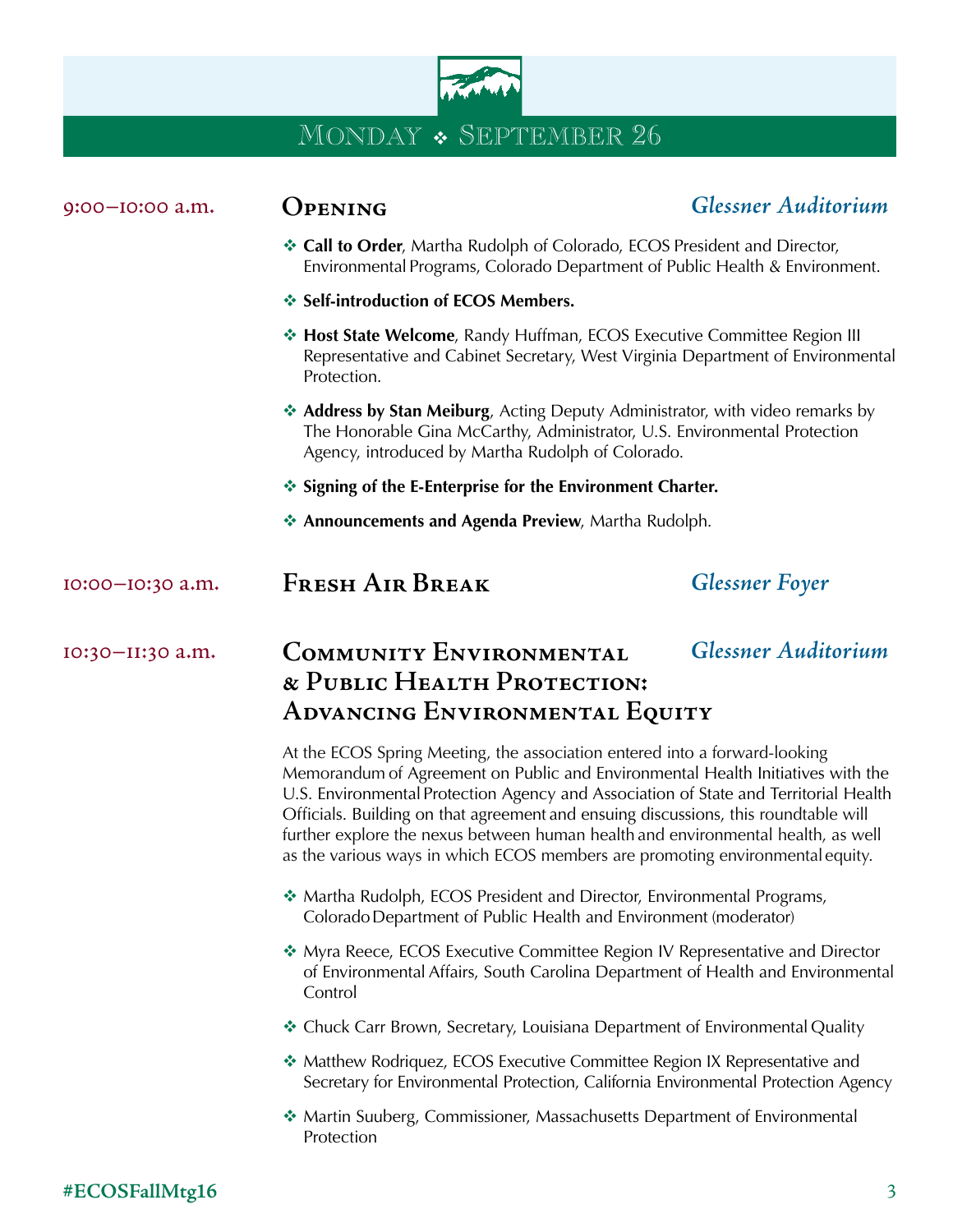

| II:30 a.m.-12:15 p.m. | <b>ORD TOOLS FOR REAL-WORLD</b><br><b>SITUATIONS</b>                                                                                                                                                        | <b>Glessner Auditorium</b>                      |
|-----------------------|-------------------------------------------------------------------------------------------------------------------------------------------------------------------------------------------------------------|-------------------------------------------------|
|                       | This roundtable will provide case studies demonstrating valuable information and<br>resources to help states address some common challenges.                                                                |                                                 |
|                       | David Paylor, Environmental Research Institute of the States (ERIS) President and<br>Director, Virginia Department of Environmental Quality (moderator)                                                     |                                                 |
|                       | • John Linc Stine, ECOS Vice President and Commissioner, Minnesota Pollution<br>Control Agency                                                                                                              |                                                 |
|                       | • John Tippets, Director, Idaho Department of Environmental Quality                                                                                                                                         |                                                 |
|                       | * Thomas Burke, Deputy Assistant Administrator for the Office of Research and<br>Development (ORD) and Science Advisor, U.S. Environmental Protection Agency                                                |                                                 |
| 12:15-1:45 p.m.       | <b>KEYNOTE LUNCHEON</b>                                                                                                                                                                                     | <b>Banquet View Rooms</b>                       |
|                       | Deepening Connections: Environmental                                                                                                                                                                        |                                                 |
|                       | <b>Regulation &amp; Natural Resource Protection</b>                                                                                                                                                         |                                                 |
|                       | with Mark Tercek, President & CEO, The Nature Conservancy, and<br>Co-Author, Nature's Fortune: How Business and Society Thrive by<br><b>Investing in Nature</b> , introduced by Martha Rudolph of Colorado. |                                                 |
| $1:45 - 2:15$ p.m.    | <b>BOOK SIGNING BY MARK TERCEK</b>                                                                                                                                                                          | <b>Glessner Foyer</b>                           |
| 1:50-2:10 p.m.        | <b>ECOS MEMBER &amp; DEPUTY PHOTO</b>                                                                                                                                                                       | Side Lawn outside<br><b>Glessner Auditorium</b> |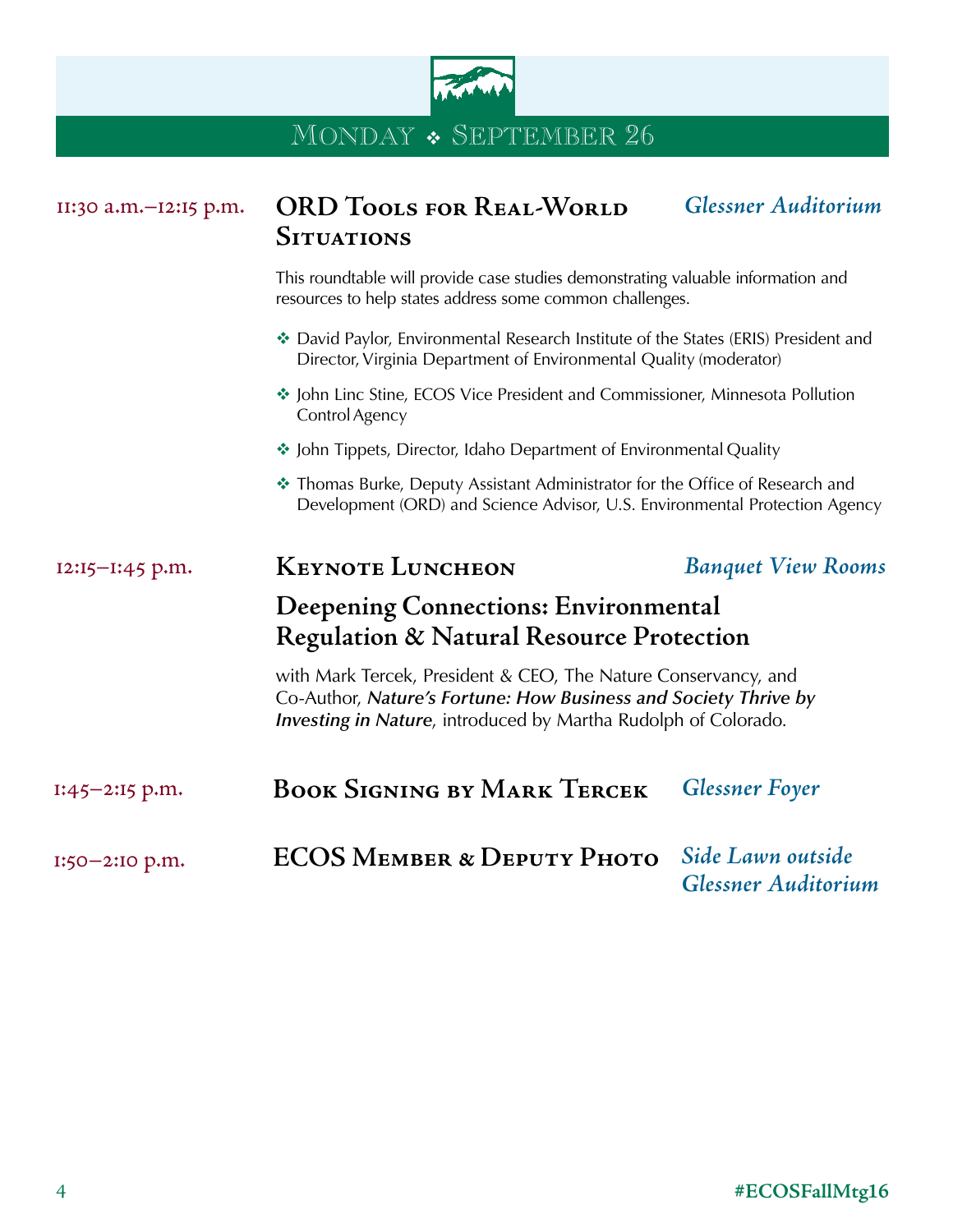

| 2:15-3:15 p.m. | <b>ENVIRONMENTAL PROTECTION &amp;</b><br><b>NATURAL RESOURCES: PERSPECTIVES</b><br>FROM JOINT STATE AGENCIES & OTHERS                                                                                                                                                                                                | <b>Glessner Auditorium</b> |
|----------------|----------------------------------------------------------------------------------------------------------------------------------------------------------------------------------------------------------------------------------------------------------------------------------------------------------------------|----------------------------|
|                | This roundtable will focus on the unique opportunities and challenges faced by joint<br>state agencies as they work to fulfill their dual missions, providing valuable insight<br>and lessons learned for other states.                                                                                              |                            |
|                | * Deborah Markowitz, ECOS Cross-Media Committee Chair and Secretary,<br>Vermont Agency of Natural Resources (moderator and speaker)                                                                                                                                                                                  |                            |
|                | ❖ Bill Ehm, ECOS Planning Committee Chair and Division Administrator, Iowa<br>Department of Natural Resources                                                                                                                                                                                                        |                            |
|                | * Cathy Stepp, Secretary, Wisconsin Department of Natural Resources                                                                                                                                                                                                                                                  |                            |
|                | * Karen Baker, Chief, Headquarters Environmental Division, U.S. Army Corps of<br>Engineers                                                                                                                                                                                                                           |                            |
| 3:15-4:15 p.m. | <b>CHANGE FOR THE BETTER:</b>                                                                                                                                                                                                                                                                                        | <b>Glessner Auditorium</b> |
|                | <b>STATE PROGRAMMATIC INNOVATION</b>                                                                                                                                                                                                                                                                                 |                            |
|                | During this roundtable, state leaders will offer overviews of their award-winning<br>programs in the areas of stormwater rentention, wetland monitoring, and chemical<br>hazard notification. Following will be a broader discussion with all attendees of other<br>innovative approaches that are yielding results. |                            |
|                | ❖ John Mitchell, ECOS Innovation and Productivity Committee Chair and Director,<br>Division of Environment, Kansas Department of Health and Environment<br>(moderator)                                                                                                                                               |                            |
|                | * Misael Cabrera, ECOS Innovation and Productivity Committee Vice Chair and<br>Director, Arizona Department of Environmental Quality (moderator)                                                                                                                                                                     |                            |
|                | * Maia Bellon, ECOS Cross-Media Committee Vice Chair and Director, Washington<br>Department of Ecology                                                                                                                                                                                                               |                            |
|                | * David Paylor, ECOS Water Committee Vice Chair and Director, Virginia<br>Department of Environmental Quality                                                                                                                                                                                                        |                            |
|                | ❖ Brian Van Wye, Chief, Program Implementation Branch, Stormwater Management<br>Division, District Department of the Environment                                                                                                                                                                                     |                            |
| 4:15-4:30 p.m. | <b>FRESH AIR BREAK</b>                                                                                                                                                                                                                                                                                               | <b>Glessner Foyer</b>      |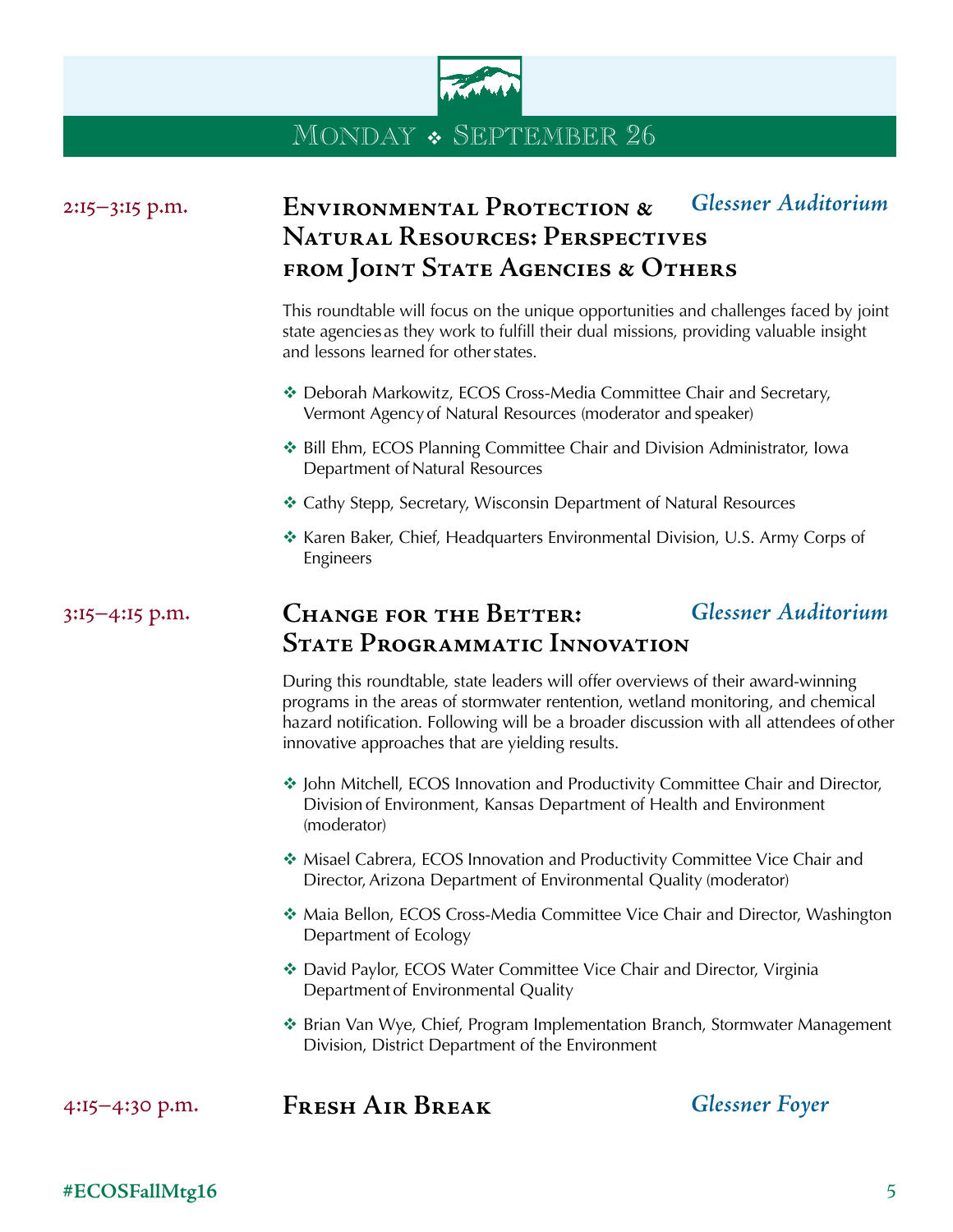

| 4:30-5:30 p.m. | <b>ASSESSING BENEFICIAL REUSE</b><br>OF OIL & GAS PRODUCED WATER                                                                                                                                                                                                                                                                                                                                                                                                                                                                                                                           | <b>Glessner Auditorium</b> |  |
|----------------|--------------------------------------------------------------------------------------------------------------------------------------------------------------------------------------------------------------------------------------------------------------------------------------------------------------------------------------------------------------------------------------------------------------------------------------------------------------------------------------------------------------------------------------------------------------------------------------------|----------------------------|--|
|                | More than 800 billion gallons per year of wastewater are produced from U.S. oil and<br>gas development operations, but need this water be considered a waste? In recent years<br>a significant portion of this water has been recycled into other wells, and there is<br>increasing interest in treating the water for beneficial reuse outside the oilfield. This<br>roundtable will look at ways to assess whether uses of oil and gas produced water are<br>beneficial from an environmental and economic perspective, and also will touch on<br>California's agricultural reuse study. |                            |  |
|                | ❖ Martha Rudolph, ECOS President and Shale Gas Caucus Co-Chair and Director,<br>Environmental Programs, Colorado Department of Public Health & Environment<br>(moderator and speaker)                                                                                                                                                                                                                                                                                                                                                                                                      |                            |  |
|                | ❖ David Glatt, ECOS Executive Committee Region VIII Representative and Shale<br>Gas Caucus Co-Chair and Chief, Environmental Health Section, North Dakota<br>Department of Health (moderator and speaker)                                                                                                                                                                                                                                                                                                                                                                                  |                            |  |
|                | ❖ Matthew Rodriquez, ECOS Executive Committee Region IX Representative and<br>Secretary for Environmental Protection, California Environmental Protection<br>Agency                                                                                                                                                                                                                                                                                                                                                                                                                        |                            |  |
|                | ❖ Holly Pearen, Senior Attorney, U.S. Climate and Energy, Environmental Defense<br>Fund                                                                                                                                                                                                                                                                                                                                                                                                                                                                                                    |                            |  |
|                | ❖ Roy Hartstein, Vice President, Strategic Solutions, Southwestern Energy Company                                                                                                                                                                                                                                                                                                                                                                                                                                                                                                          |                            |  |
| 6:00-8:30 p.m. | <b>BARBECUE AND BLUEGRASS</b>                                                                                                                                                                                                                                                                                                                                                                                                                                                                                                                                                              | Hess Shelter at            |  |
|                | Featuring West Virginia's Own<br>Johnny Staats and the Delivery Boys                                                                                                                                                                                                                                                                                                                                                                                                                                                                                                                       | <b>Oglebay Resort</b>      |  |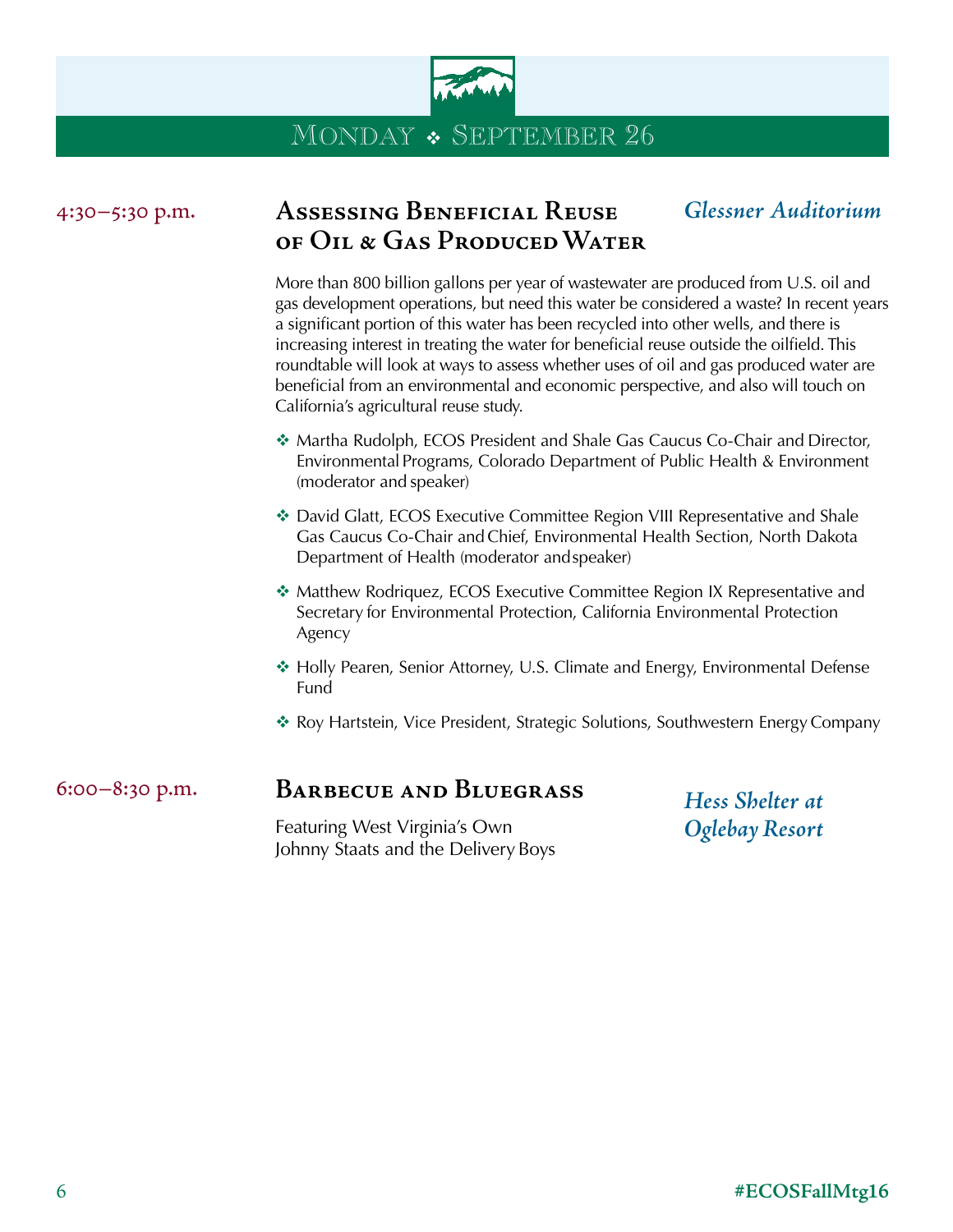

### TUESDAY • SEPTEMBER 27

## **Environmental Research**  7:30–8:55 a.m. *Hines Executive*  **Institute of the States Board Meeting**  *Boardroom* Open to states and invited guests. Moderated by David Paylor of Virginia, ERIS President. A separate continental breakfast will be served. **Registration Desk Open**  7:45 a.m. *Glessner Foyer* **Continental Breakfast &**  8:00–9:00 a.m. *Banquet View Rooms* **Side Regional Discussions**  During the breakfast, state attendees should be seated at designated tables with their U.S. EPA Regional Administrators or Deputy Regional Administrators. All others may be seated at non-reserved tables. **A 21st Century TSCA:**  9:00–10:15 a.m. *Glessner Auditorium* **Implementing Our Nation's New Toxics Law**  Toxics experts representing U.S. EPA, academia, and industry will join state leaders to discuss opportunities and challenges in implementing the Frank R. Lautenberg Chemical Safety for the 21st Century Act. The discussion will focus on prioritizing chemicals for assessment, as well as short-term implementation deadlines. ◆ Maia Bellon, ECOS Cross-Media Committee Vice Chair and Director, Washington Department of Ecology (moderator and speaker) v Jim Jones, Assistant Administrator, Office of Chemical Safety and Pollution Prevention, U.S. Environmental Protection Agency \* Rachel Massey, Policy Program Manager and Senior Associate Director, Massachusetts Toxics Use Reduction Institute v Michael Walls, Vice President of Regulatory and Technical Affairs, American Chemistry Council \* Andy Ingrejas, National Campaign Director, Safer Chemicals, Healthy Families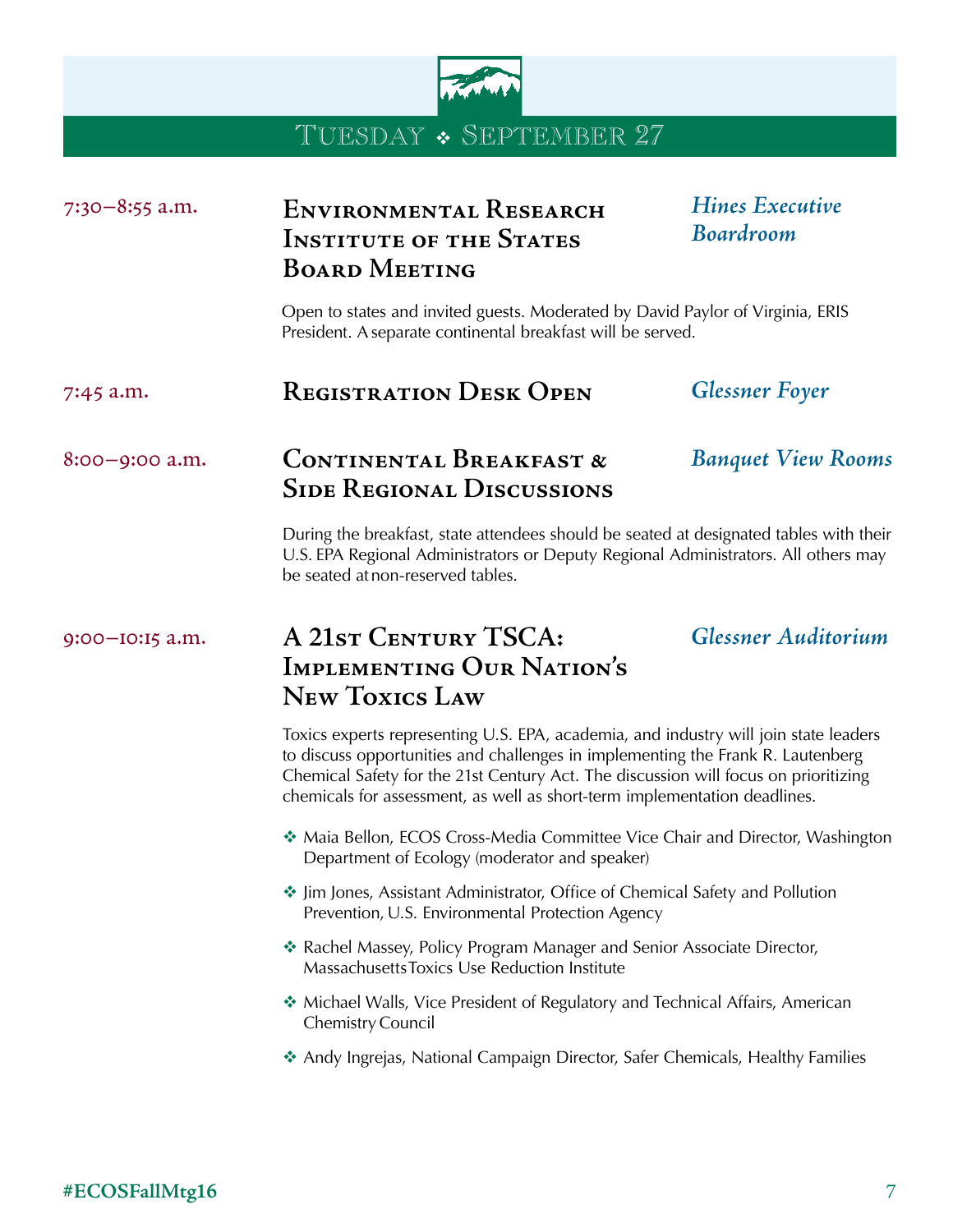

TUESDAY • SEPTEMBER 27

| IO:15-IO:45 a.m.      | <b>FRESH AIR BREAK</b>                                                                                                                                                                                                                                                                                                                                                                                                                               | <b>Glessner Foyer</b>      |  |
|-----------------------|------------------------------------------------------------------------------------------------------------------------------------------------------------------------------------------------------------------------------------------------------------------------------------------------------------------------------------------------------------------------------------------------------------------------------------------------------|----------------------------|--|
| 10:45 a.m.-12:00 p.m. | WASTE TIRES: TRANSFORMATIVE<br>TECHNOLOGICAL & MANAGEMENT<br>APPROACHES                                                                                                                                                                                                                                                                                                                                                                              | <b>Glessner Auditorium</b> |  |
|                       | State environmental agencies around the nation are grappling with mountains of<br>waste tires that stretch space in landfills and can serve as mosquito breeding grounds.<br>Fortunately, various innovative solutions are emerging. This roundtable will spotlight<br>recycling success stories and explore the use of recycled products in everything from<br>roads to athletic tracks, as well as the use of shredded tires for cement kiln fuel. |                            |  |
|                       | * Todd Parfitt, ECOS Secretary-Treasurer and Waste Committee Chair and Director,<br>Wyoming Department of Environmental Quality (moderator)                                                                                                                                                                                                                                                                                                          |                            |  |
|                       | Scott Thompson, ECOS Waste Committee Vice Chair and Executive Director,<br>Oklahoma Department of Environmental Quality                                                                                                                                                                                                                                                                                                                              |                            |  |
|                       | * John Sheerin, Director, End-of-Life Tire Programs, Rubber Manufacturers<br>Association                                                                                                                                                                                                                                                                                                                                                             |                            |  |
|                       | ❖ Kyle Eastman, Vice President, Crumb Products, Liberty Tire Recycling                                                                                                                                                                                                                                                                                                                                                                               |                            |  |
|                       | ❖ Art Dodge, CEO, Ecore International                                                                                                                                                                                                                                                                                                                                                                                                                |                            |  |
|                       | ❖ Erika Guerra, Environmental Director, LafargeHolcim                                                                                                                                                                                                                                                                                                                                                                                                |                            |  |
| 12:00-1:30 p.m.       | <b>KEYNOTE LUNCHEON</b>                                                                                                                                                                                                                                                                                                                                                                                                                              | <b>Banquet View Rooms</b>  |  |
|                       | <b>DEEPENING CONNECTIONS:</b><br><b>ENVIRONMENT &amp; ENERGY</b>                                                                                                                                                                                                                                                                                                                                                                                     |                            |  |
|                       | with Charles Patton, President & Chief Operating Officer, Appalachian Power,<br>introduced by the Honorable Earl Ray Tomblin, Governor, State of West                                                                                                                                                                                                                                                                                                |                            |  |

Virginia

Virginia (invited), introduced by Fall Meeting Host Randy Huffman of West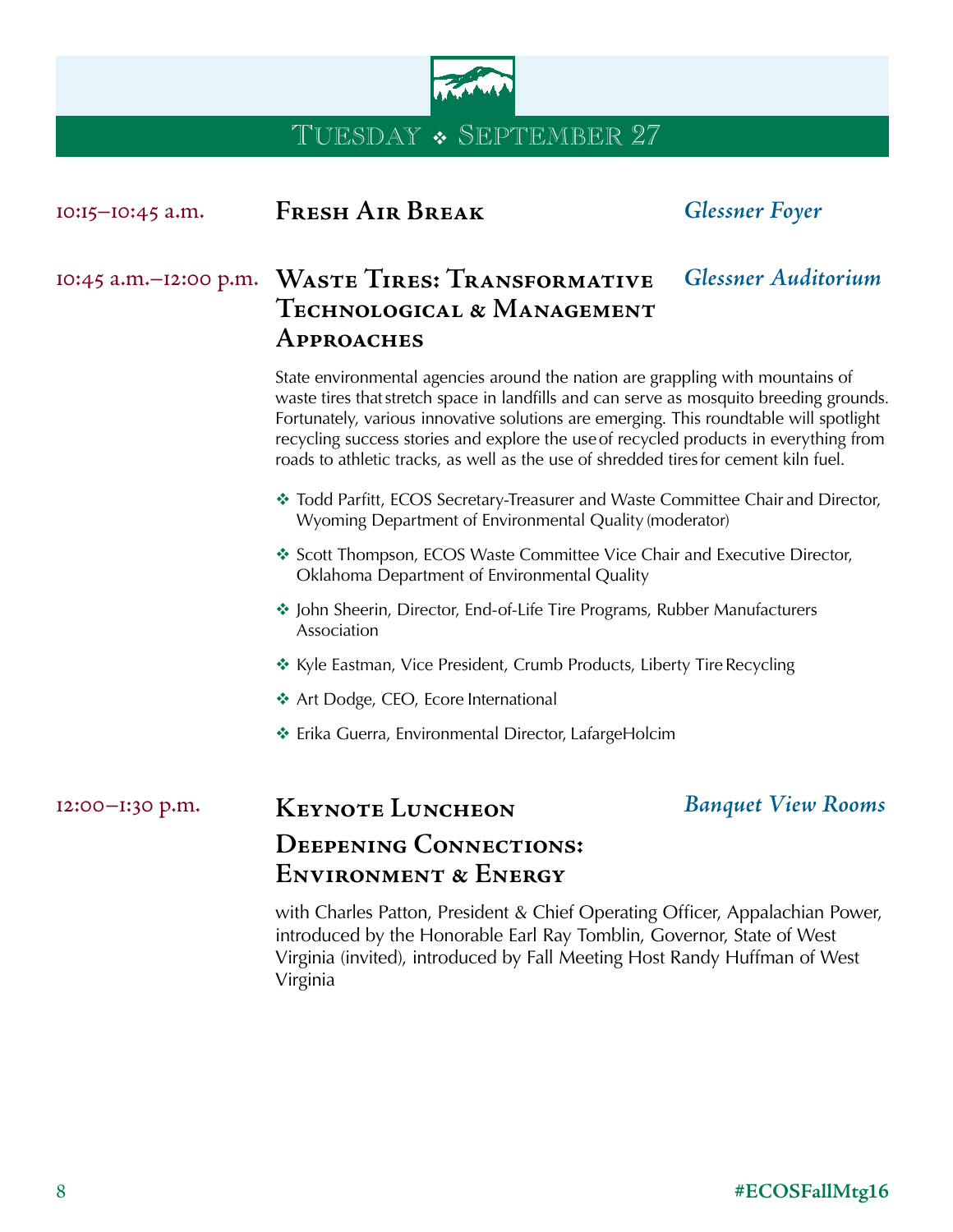

# TUESDAY  $\bullet$  SEPTEMBER 27

| $1:30-2:45$ p.m.   | <b>EXISTING &amp; EMERGING</b><br><b>CONTAMINANTS &amp; WATER:</b><br><b>COMMUNICATION, INNOVATION, &amp; ADAPTATION</b>                                                                                                                                          | <b>Glessner Auditorium</b> |
|--------------------|-------------------------------------------------------------------------------------------------------------------------------------------------------------------------------------------------------------------------------------------------------------------|----------------------------|
|                    | This roundtable will examine drinking water infrastructure challenges, regulated and<br>unregulated contaminants—including PFOA and PFOS-and technologies and<br>strategies available to address the presence of these chemicals.                                 |                            |
|                    | Sara Parker Pauley, ECOS Water Committee Chair and Director, Missouri<br>Department of Natural Resources (moderator)                                                                                                                                              |                            |
|                    | * Thomas Burack, Commissioner, New Hampshire Department of Environmental<br>Services                                                                                                                                                                              |                            |
|                    | ❖ Maureen Sullivan, Deputy Assistant Secretary of Defense for Environment, Safety,<br>and Occupational Health, Office of the Assistant Secretary of Defense, U.S.<br>Department of Defense                                                                        |                            |
|                    | ❖ Eric Burneson, Director, Standards and Risk Management Division, Office of<br>Ground Water and Drinking Water, U.S. Environmental Protection Agency                                                                                                             |                            |
|                    | ❖ Suthan Suthersan, Chief Technical Officer, Arcadis North America                                                                                                                                                                                                |                            |
| 2:45-3:15 p.m.     | <b>FRESH AIR BREAK</b>                                                                                                                                                                                                                                            | <b>Glessner Foyer</b>      |
| $3:15 - 4:45$ p.m. | <b>STAYING IN THE CLEAR: CLEAN</b><br>AIR ACT ENFORCEMENT TRENDS                                                                                                                                                                                                  | <b>Glessner Auditorium</b> |
|                    | This roundtable will examine trends in air enforcement, the use of innovative approaches<br>and techniques to promote compliance by the regulated community, and opportunities<br>and challenges associated with meeting new and existing air emission standards. |                            |
|                    | * Robert Martineau, ECOS Past President and Commissioner, Tennessee<br>Department of Environment and Conservation (moderator)                                                                                                                                     |                            |
|                    | * Bryan Shaw, ECOS Air Committee Chair and Chairman, Texas Commission on<br><b>Environmental Quality</b>                                                                                                                                                          |                            |
|                    | * Robert Klee, ECOS Executive Committee Region I Representative and<br>Commissioner, Connecticut Department of Energy & Environmental Protection                                                                                                                  |                            |
|                    | ❖ David Glatt, ECOS Executive Committee Region VIII Representative and Chief,<br>Environmental Health Section, North Dakota Department of Health                                                                                                                  |                            |
|                    | • Jim Macy, Director, Nebraska Department of Environmental Quality                                                                                                                                                                                                |                            |
|                    | ❖ Cynthia Giles, Assistant Administrator for the Office of Enforcement and<br>Compliance Assurance, U.S. Environmental Protection Agency                                                                                                                          |                            |

### **#ECOSFallMtg16** 9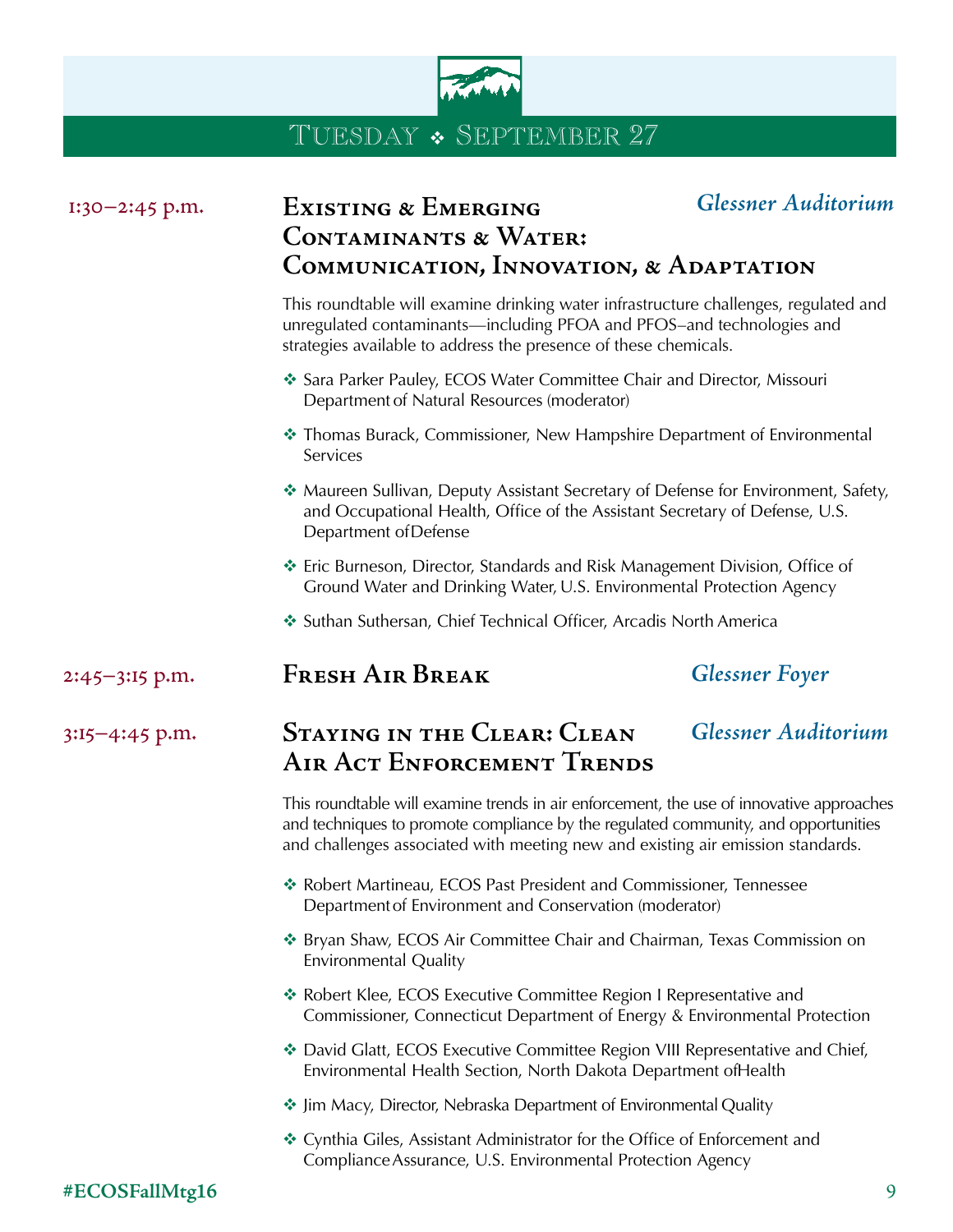

## TUESDAY  $\bullet$  SEPTEMBER 27

| $4:45 - 5:30$ p.m. | UNVEILINGS, AWARDS, &<br><b>RECOGNITIONS</b>                                                                                                                                                                                                                 | <b>Glessner Auditorium</b> |
|--------------------|--------------------------------------------------------------------------------------------------------------------------------------------------------------------------------------------------------------------------------------------------------------|----------------------------|
|                    | The New E-Enterprise for the Environment Website and Local Government<br><b>Portal, Sara Parker Pauley, E-Enterprise for the Environment Executive Committee</b><br>Member and Director, Missouri Department of Natural Resources.                           |                            |
|                    | ❖ E-Enterprise Development of a Framework for Joint Response to Multi-<br>Jurisdictional Environmental Incidents, Thomas Burack, E-Enterprise for the<br>Environment State Co-Chair and Commissioner, New Hampshire Department of<br>Environmental Services. |                            |
|                    | <b>ECOS</b> Officers. Presentation of Awards, ECOS Officers.                                                                                                                                                                                                 |                            |
|                    | Execognition of 2015-2016 ECOS Officers, Accomplishment Reflections,<br>Alexandra Dunn, ECOS Executive Director.                                                                                                                                             |                            |
|                    | ❖ Call to Adjourn, Martha Rudolph of Colorado.                                                                                                                                                                                                               |                            |
| $5:30 - 7:00$ p.m. | <b>RECEPTION</b>                                                                                                                                                                                                                                             | <b>West Spa Patio</b>      |

WEDNESDAY  $\bullet$  SEPTEMBER 28

| $6:45$ a.m.      | OPTIONAL 5K MORNING RUN                                                                                                                                       | <b>Oglebay Resort</b>   |
|------------------|---------------------------------------------------------------------------------------------------------------------------------------------------------------|-------------------------|
|                  | Led by Randy Huffman of West Virginia. Interested attendees should meet at the<br>Wilson Lodge reception desk at 6:45 a.m. and be prepared for hilly terrain. |                         |
| 7:30 a.m.        | <b>REGISTRATION DESK OPEN</b>                                                                                                                                 | <b>Fort Henry Foyer</b> |
| $7:30-8:15$ a.m. | <b>CONTINENTAL BREAKFAST</b>                                                                                                                                  | Hickman Lounge          |
|                  |                                                                                                                                                               |                         |

## *Open Meeting Adjourns*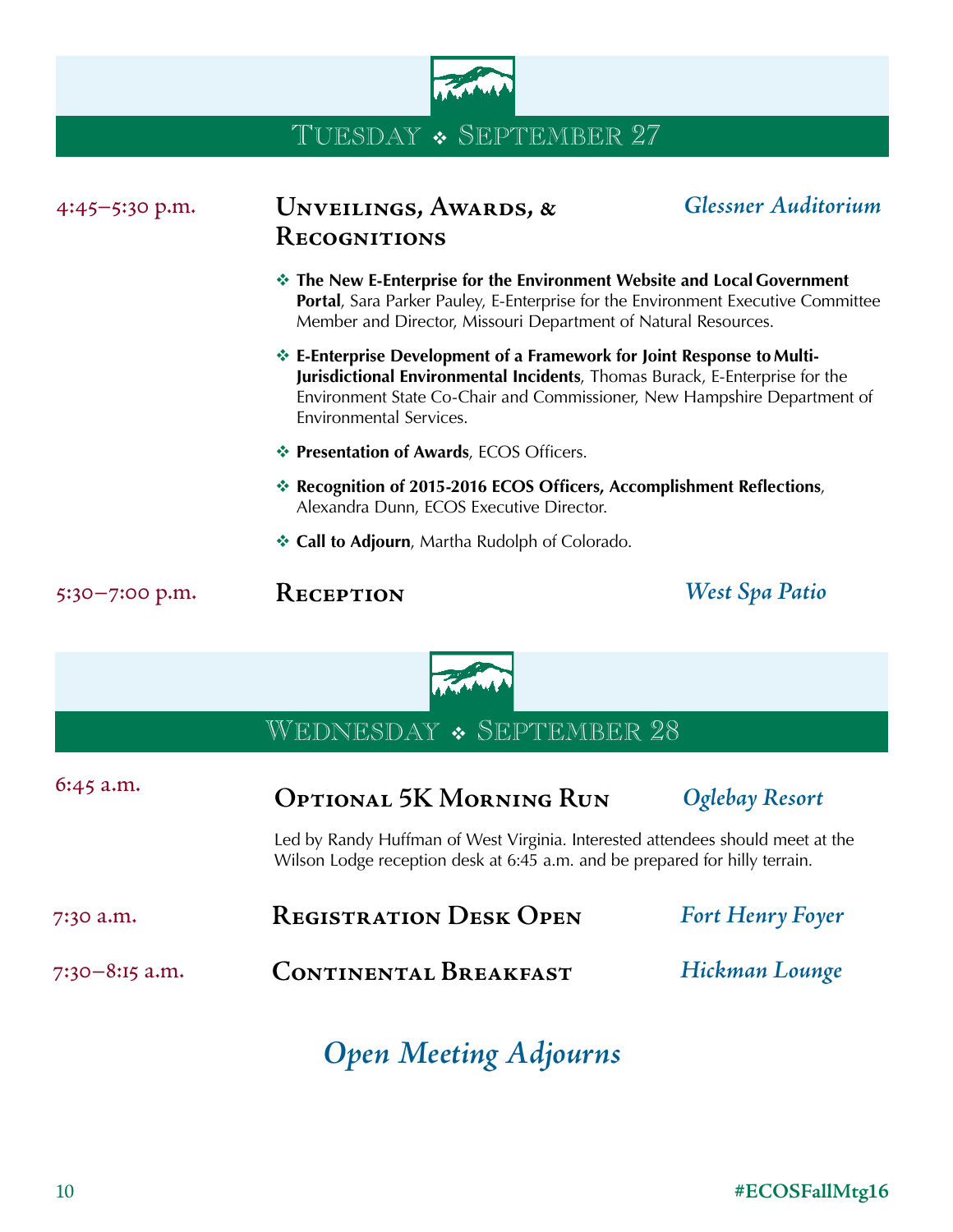

### WEDNESDAY • SEPTEMBER 28

# *Closed Meetings Begin*

### 8:30–9:15 a.m. **States-Only Business Session** *Fort Henry Room*

Open to ECOS members, their staff, and state association staff.

#### 9:15–10:10 a.m. **States-Only Topical Roundtables I**

Open to ECOS members, their staff, and state association staff, who may choose between discussions of:

- **Executive Crisis Response**, led by ECOS Executive Committee Region V Representative Craig Butler of Ohio. *Fort Henry Room*
- **Example 3 State Business Process Improvement Exchange, led by ECOS Executive** Committee Region I Representative Robert Klee of Connecticut. *Conference Room 4*

#### 10:10–10:30 a.m. **Fresh Air Break** *Hickman Lounge*

#### 10:30–11:25 a.m. **States-Only Topical Roundtables II**

Open to ECOS members, their staff, and state association staff, who may choose between discussions of:

- v **Crisis Response**, led by Tom Livers of Montana. *Fort Henry Room*
- **State Funding**, led by ECOS Planning Committee Chair Bill Ehm of Iowa. *Conference Room 4*

### 11:30 a.m.–12:00 p.m. **ECOS Executive Committee** *Fort Henry Room*

Open to ECOS members and their staff and ECOS staff. Chaired by Martha Rudolph of Colorado, ECOS President. Boxed lunches available.

### **State, U.S. Environmental**  12:30–3:00 p.m. *Conference Room 4* PROTECTION AGENCY, & U.S. **Department of Energy Environmental Management Site Cleanup Dialogue**

Open to states and invited U.S. EPA and U.S. DOE representatives. Chaired by Shari Meghreblian of Tennessee, Federal Facilities Forum Chair.